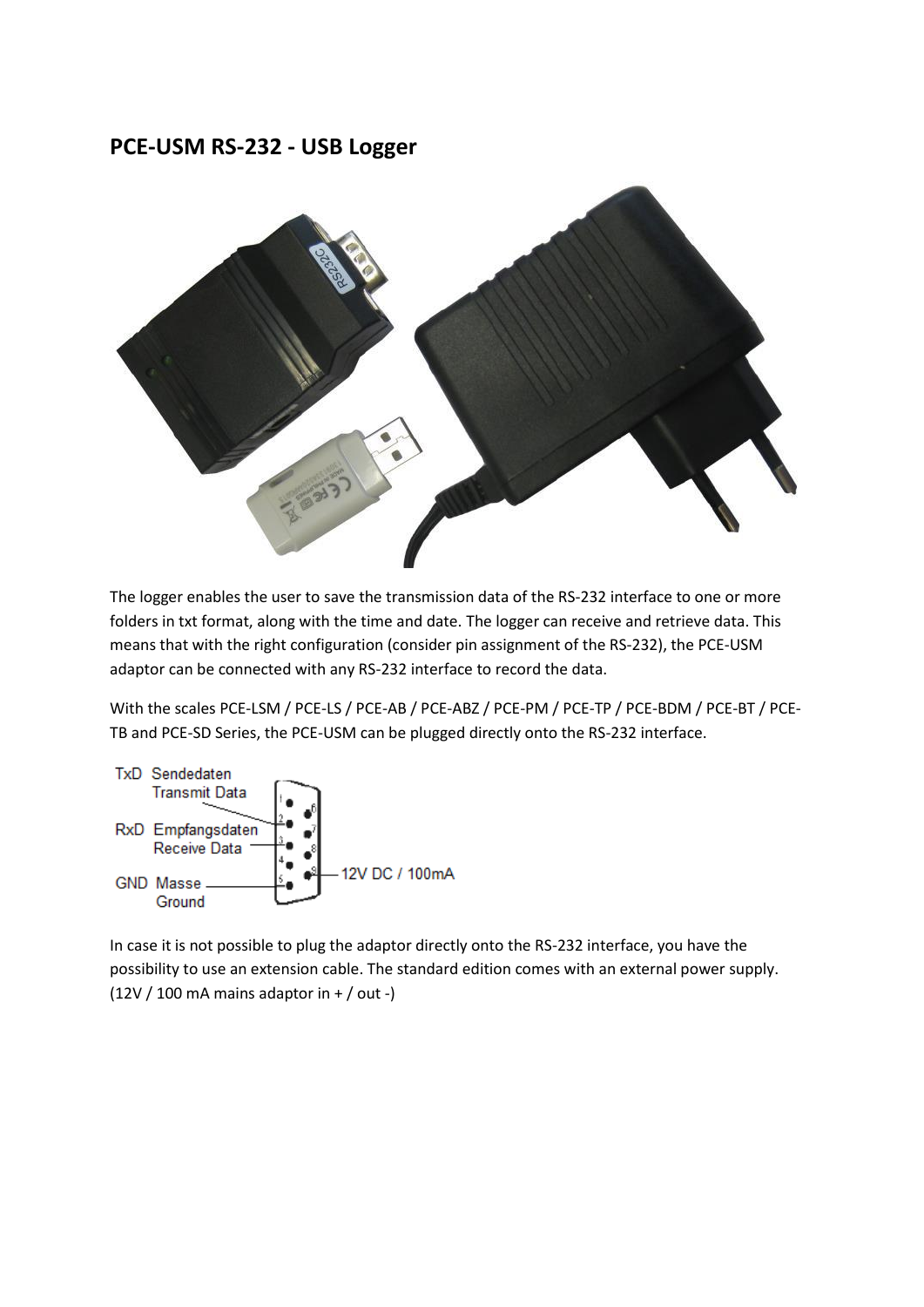

1. Connect the PCE-USM adaptor with the RS-232 interface. Then provide power supply and watch the diodes at the PCE-USM storage adaptor. Both diodes will light up briefly and the diode at the side of the RS-232 interface should be lit now. If it does not, this normally means that the PCE-USM is not connected to the power supply. Check the power supply. If the diode at the side of the RS-232 interface flashes, a data transfer to the PCE-USM storage adaptor takes place.

2. Now insert the USB pen drive into the PCE-USM USB storage adaptor and watch the diodes. The diode at the side of the RS-232 interface will flash briefly and then light up permanently. During the time the diode was flashing, a configuration file was saved to the pen drive (see below).If the diode at the side of the USB interface did not light up, this can mean that the USB pen drive was not recognised or that it is full. Check the USB pen drive's formatting and, if necessary, try using another pen drive. FAT12 / FAT16 and FAT32 formatting is possible. Now try to transmit a few data to the PCE-USM adaptor via the RS-232 interface and watch the diodes of the PCE-USM adaptor. If the data transmission was successful, the diode at the side of the RS-232 interface should flash first, followed by the diode at the side of the RS-232 interface. This flashing indicates: date received and transferred to USB.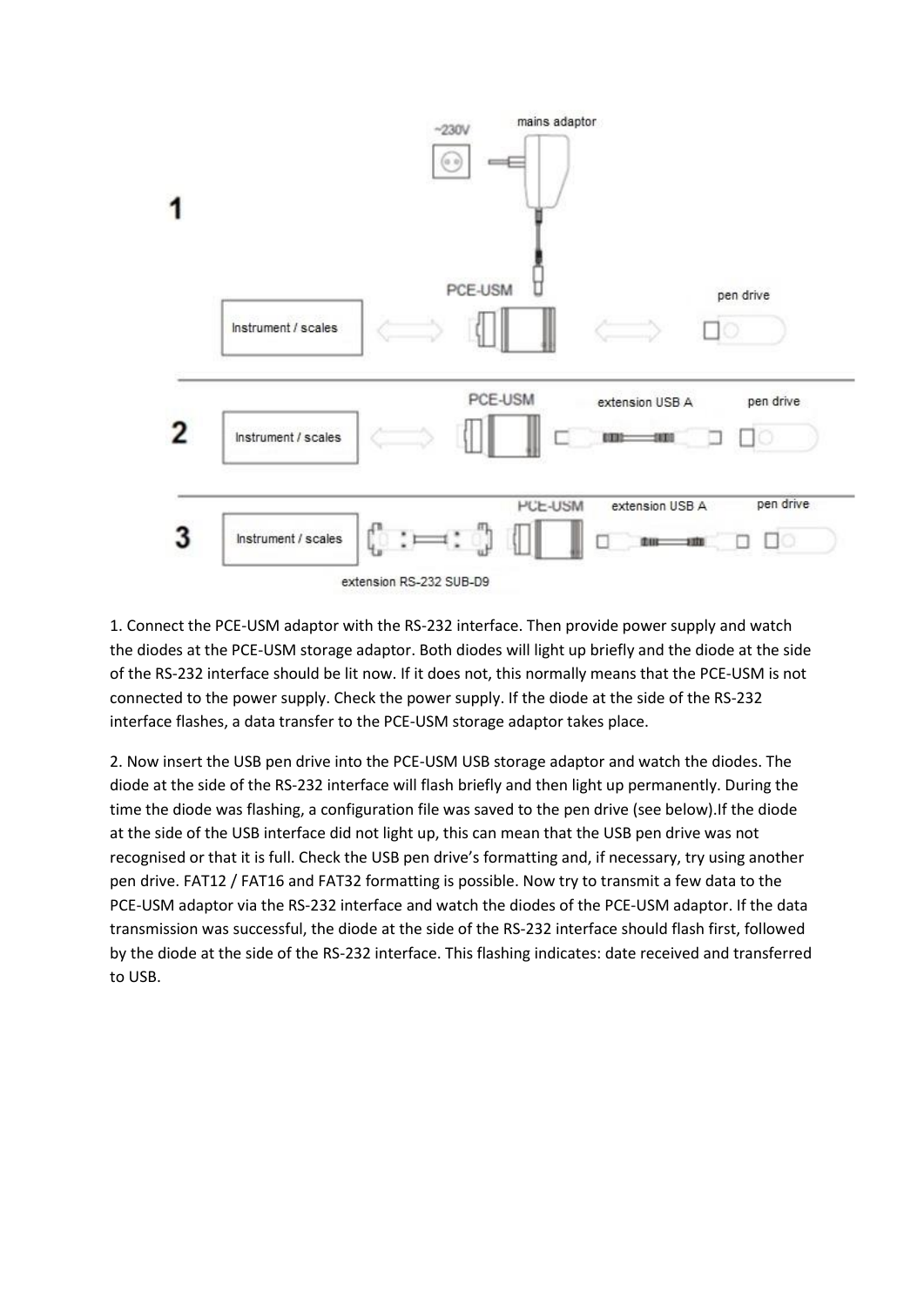In case the data transmission was successfully completed, there will be two files on the USB pen drive.

| Computer > TOSHIBA (G:)           |                                |                  |              |       |
|-----------------------------------|--------------------------------|------------------|--------------|-------|
| Organisieren v<br>Freigeben für v | <b>Brennen</b><br>Neuer Ordner |                  |              |       |
| ▲<br><b>X</b> Favoriten           | ┻<br>Name                      | Änderungsdatum   | Typ          | Größe |
| Zuletzt geändert                  | CONFIG.TXT                     | 11.10.2013 12:23 | Textdokument | 1 KB  |
| Öffentlich<br>n,                  | $\blacksquare$ LOG.TXT         | 11.10.2013 12:42 | Textdokument | 1 KB  |
| Desktop                           |                                |                  |              |       |
| <b>Downloads</b>                  |                                |                  |              |       |
| Zuletzt besucht                   |                                |                  |              |       |
| Ξ                                 |                                |                  |              |       |
| Bibliotheken<br>▄                 |                                |                  |              |       |
| Bilder                            |                                |                  |              |       |
| B<br>Dokumente                    |                                |                  |              |       |
| Musik<br>الہ                      |                                |                  |              |       |
| H<br><b>Videos</b>                |                                |                  |              |       |

"CONFIG.TXT" This is the configuration file in which you can set individual parameters.

"LOG.TXT" This is the file which contains your saved values.

The configuration file "CONFIG.TXT" looks as follows:



The values can easily be changed and thus adapted to your individual needs and different devices. The values behind the  $_{\nu}$ =" can be changed. On the right behind  $_{\nu}//$ ", you can see the possibilities of what you can enter (allowed values).

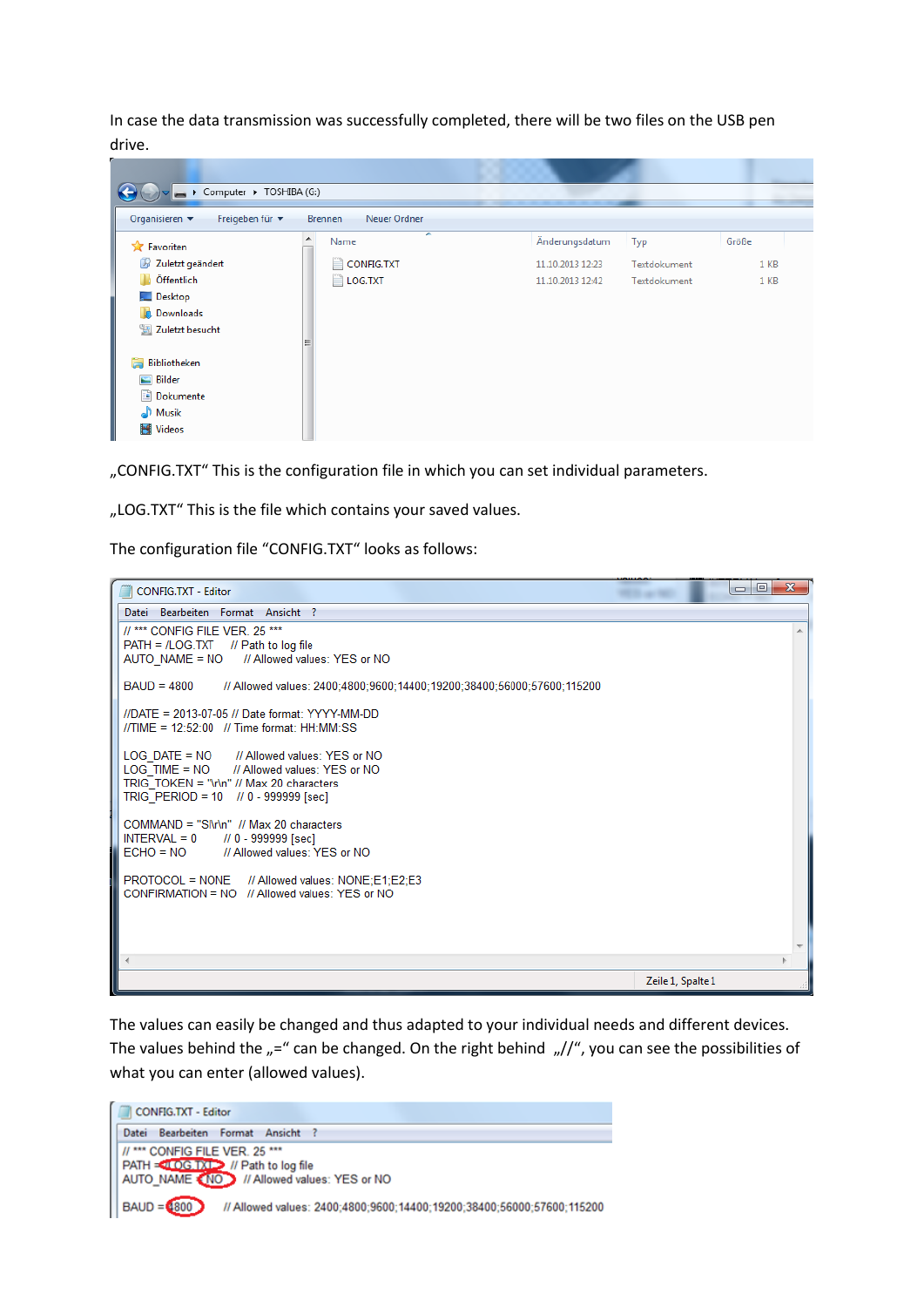## **Settings of the logger**

| Name:           | <b>PATH</b>                                                                            |
|-----------------|----------------------------------------------------------------------------------------|
| Description:    | Path indication to enable data to be saved (format 8.3). You can enter a file name     |
|                 | of up to 8 digits. If not entered here, a "LOG" folder will be created automatically.  |
|                 | In case such a folder already exists, the data will be added to the folder at the end. |
| Autom. setting: | /LOG.TXT                                                                               |
| Example:        | PATH=/FOLDER1/TEST1.TXT                                                                |

| Name:           | <b>AUTO_NAME</b>                                                                                                                                                                                    |
|-----------------|-----------------------------------------------------------------------------------------------------------------------------------------------------------------------------------------------------|
| Description:    | The setting can be "yes" or "no".                                                                                                                                                                   |
|                 | If "no" is set, this means that the data are always saved to the same folder when<br>removing and reconnecting the logger.                                                                          |
|                 | If "yes" is set, the data are saved to different folders when removing and<br>reconnecting the logger. The logger will then add consecutive numbers to the<br>name "PATH" (as you have set before). |
|                 | Example: LOG00001.TXT, LOG00002.TXT, LOG0003.TXT, etc.                                                                                                                                              |
| Autom. setting: | NO.                                                                                                                                                                                                 |
| Example:        | AUTO NAME= YES                                                                                                                                                                                      |

| Name:           | <b>BAUD</b>                                                                                                                 |
|-----------------|-----------------------------------------------------------------------------------------------------------------------------|
| Description:    | Baud setting of the RS-232 interface. (Setup possibilities: 2400, 4800, 9600, 14400,<br>19200, 38400, 56000, 57600, 115200) |
| Autom. setting: | 4800                                                                                                                        |
| Example:        | BAUD=9600                                                                                                                   |

| Name:           | <b>DATE</b>                                                                      |
|-----------------|----------------------------------------------------------------------------------|
| Description:    | When using this setting, the data will be saved along with a date. Format: YYYY- |
|                 | MM-DD.                                                                           |
| Autom. setting: | The date will not be changed.                                                    |
| Example:        | DATE= 2010-04-11                                                                 |

| Name:           | <b>TIME</b>                                                                |
|-----------------|----------------------------------------------------------------------------|
| Description:    | When using this setting, the data will be saved along with a time. Format: |
|                 | HH:MM:SS.                                                                  |
| Autom. setting: | The time will not be changed.                                              |
| Example:        | $TIME = 08:12:45$                                                          |

| Name:           | <b>COMMAND</b>                                                                                                                                                                                                    |
|-----------------|-------------------------------------------------------------------------------------------------------------------------------------------------------------------------------------------------------------------|
| Description:    | With some scales, it is possible to retrieve the weight via the interface. With this<br>function, up to 20 characters can be sent. When nothing is entered under<br>"COMMAND", no queries are sent to the scales. |
| Autom. setting: | n. a.                                                                                                                                                                                                             |
| Example:        | COMMAND= SI                                                                                                                                                                                                       |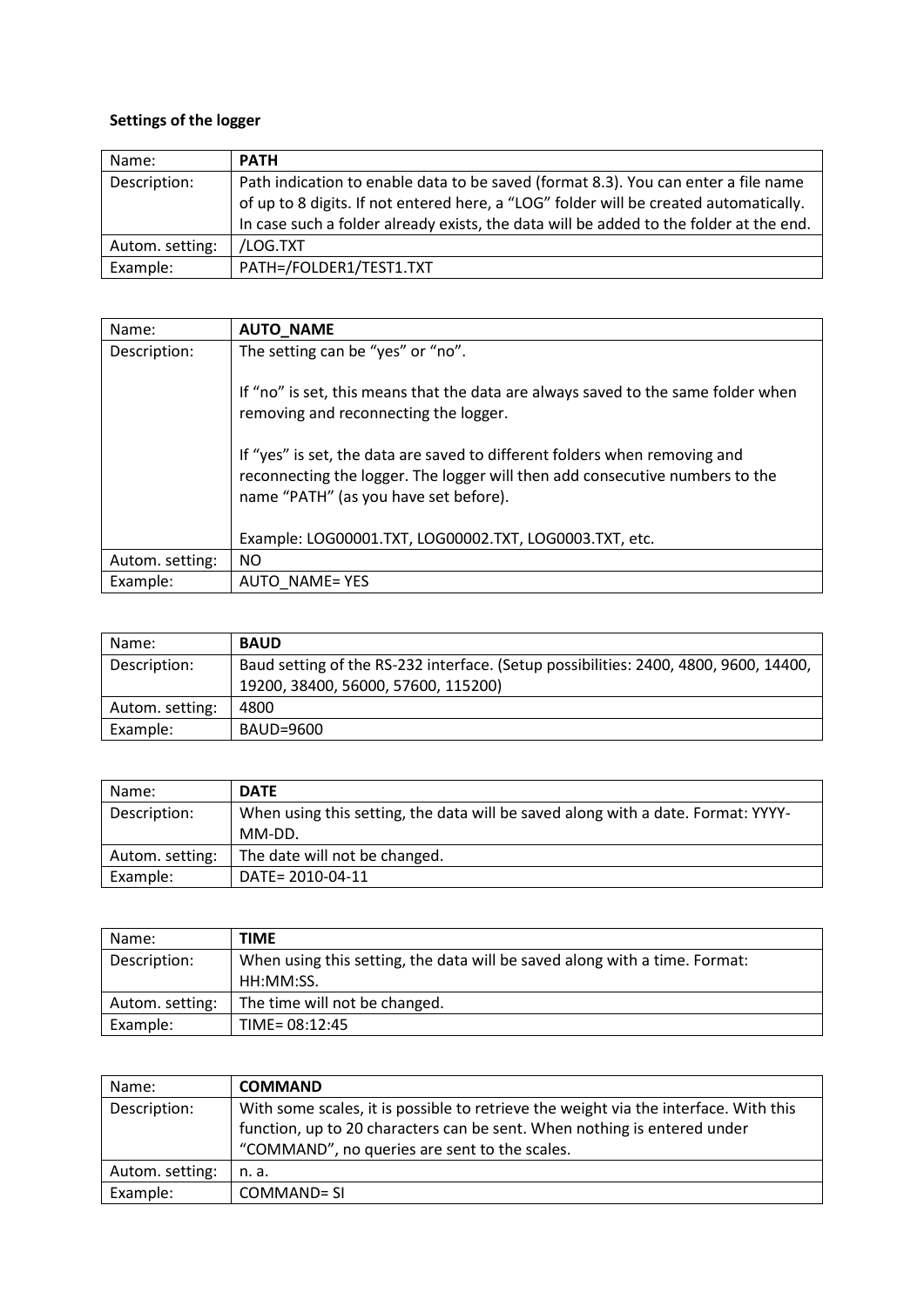| Name:           | <b>INTERVAL</b>                                                                                                                        |
|-----------------|----------------------------------------------------------------------------------------------------------------------------------------|
| Description:    | Here, you can set the time intervals within which the logger sends the above-<br>mentioned query to the scales. Indication in seconds. |
| Autom. setting: | 10                                                                                                                                     |
| Example:        | <b>INTERVAL= 20</b>                                                                                                                    |

| Name:           | <b>ECHO</b>                                                                                                                                |
|-----------------|--------------------------------------------------------------------------------------------------------------------------------------------|
| Description:    | Here, you can set whether the query which is sent to the scales is saved along with<br>the other data. Setup possibilities: "YES" or "NO". |
| Autom. setting: | YFS                                                                                                                                        |
| Example:        | ECHO= NO                                                                                                                                   |

| Name:           | <b>LOG DATE</b>                                                                                              |
|-----------------|--------------------------------------------------------------------------------------------------------------|
| Description:    | Here, you can set whether the receiving date is saved to the folders. Setup<br>possibilities: "YES" or "NO". |
| Autom. setting: | NO.                                                                                                          |
| Example:        | LOG DATE= NO                                                                                                 |

| Name:           | LOG TIME                                                                    |
|-----------------|-----------------------------------------------------------------------------|
| Description:    | Here, you can set whether the receiving time is saved to the folders. Setup |
|                 | possibilities: "YES" or "NO".                                               |
| Autom. setting: | <b>YES</b>                                                                  |
| Example:        | $LOG$ TIME = $NO$                                                           |

| Name:           | <b>TRIG TOKEN</b>                                                                 |
|-----------------|-----------------------------------------------------------------------------------|
| Description:    | Here, you can set what characters are retrieved when time and date is saved. Max. |
|                 | 3 characters.                                                                     |
| Autom. setting: | $<$ CR $>$ $<$ LF $>$                                                             |
| Example:        | TRIG TOKEN = $abc$                                                                |

| Name:           | <b>TRIG PERIOD</b>                                                            |
|-----------------|-------------------------------------------------------------------------------|
| Description:    | Here, you can set the transmission pause for the next data transmission. Time |
|                 | indication in seconds.                                                        |
| Autom. setting: |                                                                               |
| Example:        | TRIG PERIOD = $10$                                                            |